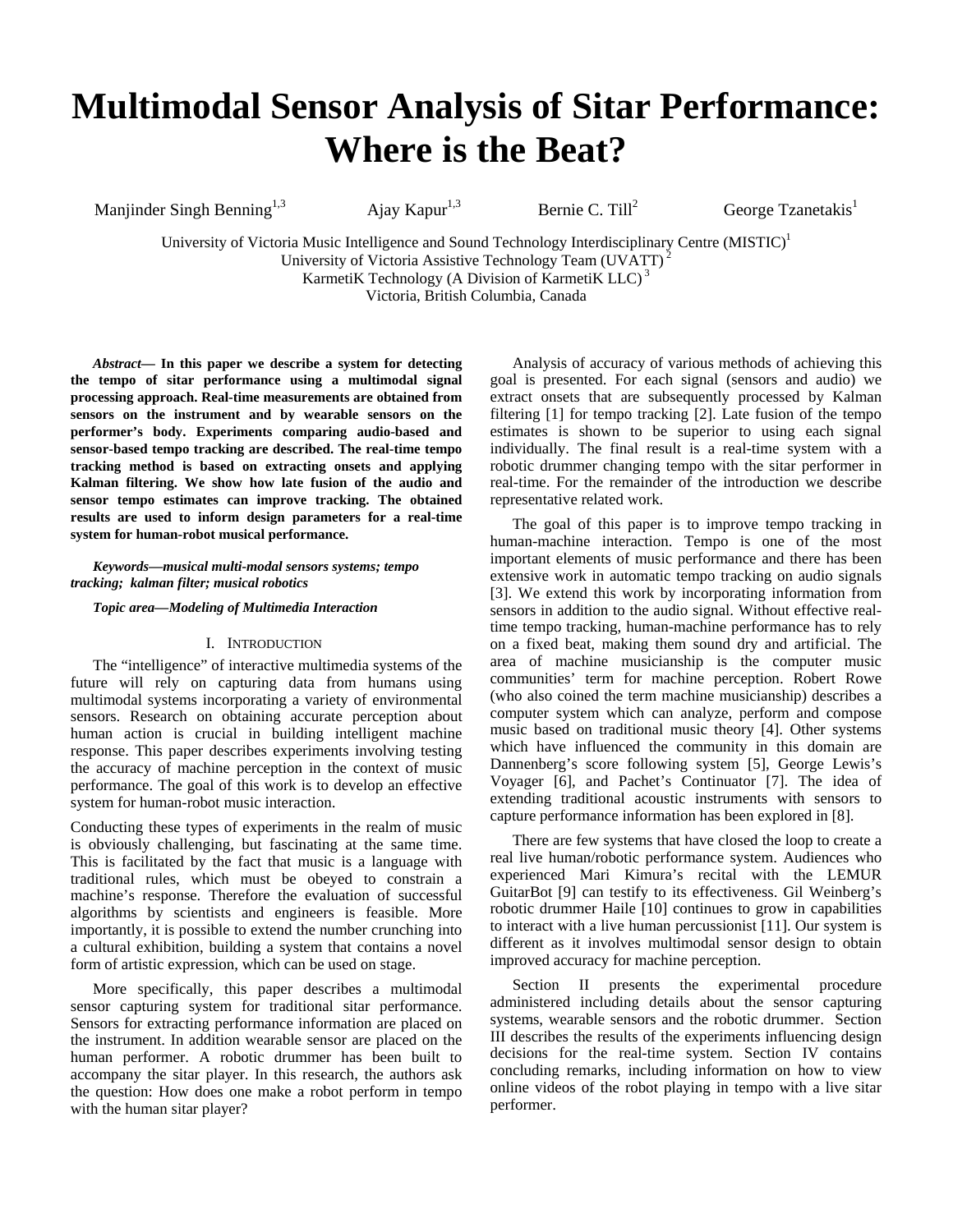

**Figure 1 - Block Diagram of the system.**

#### II. METHOD

There are four major processing stages in our system. A block diagram of the system is shown in Figure 1. In the following subsection we describe each processing stage from left to right. In the acquisition stage performance information is collected using audio capture, two sensors on the instrument and a wearable sensor on the performers body. Onsets for each signal separately are detected after some initial signal conditioning. The onsets are used as input to 4 Kalman filters used for tempo tracking. The estimated beat periods for each signal are finally fused to provide a single estimate of the tempo.

### *A. Acquisition and Rendering of Music Performance*

This section describes the tools used to capture data from the human performer including the Electronic Sitar and wearable sensors known as the WISP, as well as the robotic drumming system known as the MahaDeviBot.



## **Figure 2 - Multimodal Sensors for Sitar Performance Perception.**

## *1 )The ESitar*

The Electronic Sitar (ESitar) is a custom made sitar created to encase multimodal sensor technology. The sitar is the prevalent stringed instrument of North Indian classical music traditionally employed to perform ragas. The sitar is characterized by a gourd resonating chamber, sympathetic strings, and curved frets. The second author's initial work on transforming the sitar into a hyperinstrument is described in [12], which serves as a source to gain a more detailed background on traditional sitar performance technique, the sitar's evolution with technology, and initial experimentation and design in building a controller out of a sitar. The ESitar has a variety of sensors. The ones relevant to this work are a resistor network to obtain fret/neck position, and a force sensing resistor to capture pressure of the right hand thumb during performance. In a melodic stringed instrument such as

the sitar rhythm is reflected by the strumming of the right hand (captured by the thumb sensor) as well as the finger changes of the left hand based on the melody played (captured by the fret sensor).

## *2 )The WISP*

The Wireless Inertial Sensor Package (WISP) [13] was designed by the third author specifically for the task of capturing human body movements. With the wireless WISP, the performer is free to move within a radius of about 50m with no other restrictions imposed by the technology such as weight or wiring. For this experiment a WISP was attached to the top of the right hand wrist to capture the movements of strumming.

The WISP is a highly integrated IMU with on-board DSP and radio communication resources. It consists of a triaxial differential capacitance accelerometer, a triaxial accelerometer, a triaxial magnetoresistive bridge magnetometer, a pair of biaxial vibrating mass coriolis-type rate gyros, and a NTC thermistor. This permits temperature-compensated measurements of linear acceleration, orientation, and angular velocity. The first generation prototype of WISP, shown in Figure 3 next to a Canadian two-dollar coin, uses a 900 MHz transceiver with a 50Kb/s data rate. With a volume of less than  $13 \text{cm}^3$  and a mass of less than 23g, including battery, the unit is about the size of a somewhat large wristwatch. The WISP can operate for over 17 hours on a single 3.6V rechargeable Lithium cell, which accounts for over 50% of the volume and over 75% of the mass of the unit. As can be seen in Figure 3, the small size and flat form-factor make it ideal for unobtrusive, live and onstage, real-time motion-capture.



**Figure 3 - Wireless Inertial Sensor Package (WISP)** 

#### *3)The MahaDeviBot*

We use the extracted tempo to control a robotic Indian drummer, known as *MahaDeviBot* that performs with a human sitar player in real-time. The robot has multiple arms performing a number of different instruments from India, including frame drums, shakers, bells, and cymbals. As shown in Figure 4, the lower level of the robot has four arms, each playing its own frame drum and actuated by a custom built solenoid system [14].



**Figure 4 - MahaDeviBot Robotic Indian Drummer.**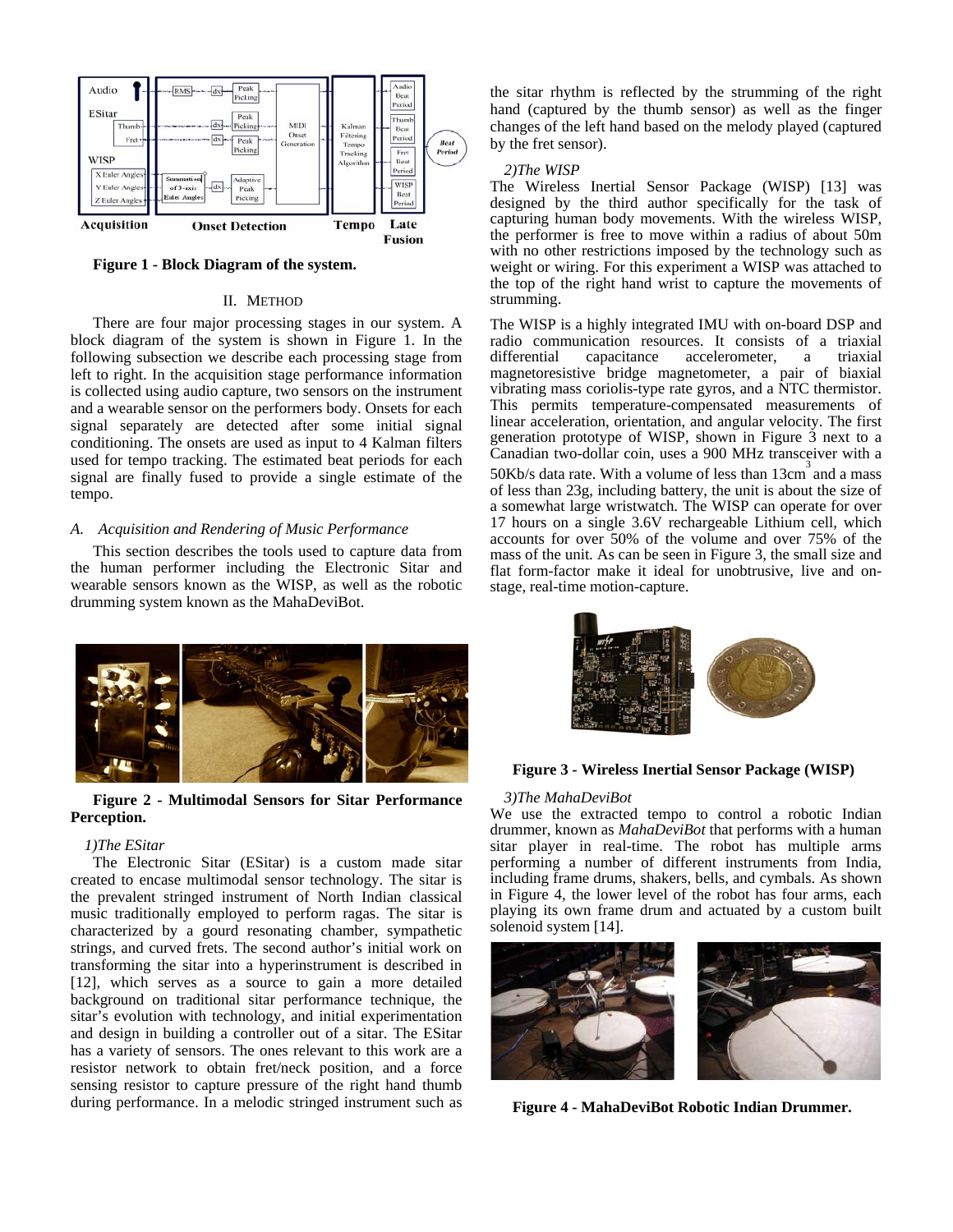#### *B. Data Collection*

For our experiments we recorded a data set of a performer playing the ESitar with a WISP on the right hand. Audio files were captured at a sampling rate of 44100 Hz. Thumb pressure and fret sensor data synchronized with audio analysis windows were recorded with Marsyas[15] at a sampling rate of 44100/512 Hz using Musical Instrument Digital Interface (MIDI) streams from the ESitar. Orientation data for the Open Sound Control (OSC) [16] streams of the WISP were also recorded.

While playing, the performer listened to a constant tempo metronome through headphones. 104 trials were recorded, with each trial lasting 30 seconds. Trials were evenly split into 80, 100, 120, and 140 BPM, using the metronome connected to the headphones. The performer would begin each trial by playing a scale at a quarter note tempo, and then a second time at double the tempo. The rest of the trial was an improvised session in tempo with the metronome.

#### *C. Onset Detection*

Onset detection algorithms were applied to the audio and sensor signals to gather periodicity information of the music performance. As seen in Figure 1, the RMS energy of the audio signal and the sum of the WISP 3-axes Euler angles are calculated while the values of the thumb and fret sensor are used directly. A peak-picking algorithm is applied to the derivatives of each signal to find onset locations. An adaptive peak-picking algorithm is applied on the WISP data to compensate for the large variability in wrist movement during performance.

Each sensor captures different aspects of the underlying rhythmic structure therefore the onset streams are not identical in onset locations and phase. However we can expect that the distance between successive onsets will frequently coincide with the underlying tempo period and its multiples. In order to detect this underlying tempo period we utilize a real-time Kalman filtering algorithm for each sequence of onsets transmitted as MIDI signals.

#### *D. Switching Kalman Filtering*

Real-time tempo tracking is performed using a probabilistic Particle Filter. The algorithm tests various hypotheses of the output of a switching Kalman Filter against noisy onset measurements providing an optimal estimate of the beat period and beat [17]. Noisy onset measurements, extracted from the various sensor streams, are used as input to a real-time implementation of the tempo tracking algorithm [2]. In order to model the onset sequence we use a linear dynamical system as proposed in Cemgil [17]. The state vector  $x_k$  describing the system at a certain moment in time consists of the onset time  $\tau_k$  and the period  $\Delta_k$  defined as follows:

$$
\mathcal{X}_k = \begin{pmatrix} \tau_k \\ \Delta_k \end{pmatrix} = \begin{pmatrix} 1 & \gamma_k \\ 0 & 1 \end{pmatrix} \begin{pmatrix} \tau_{k-1} \\ \Delta_{k-1} \end{pmatrix} + \mathcal{W}_k
$$

As can be seen the current state vector depends on the previous state vector  $x_{k-1}$  modified by a switching variable representing different rhythmic units (γ*k*) and noise model (*wk*) that takes into account deviations from the ideal sequence of onsets.

Based on the above linear dynamical system the optimal sequence of tempo periods can be estimated using a Kalman filtering based approach. For more details please refer to [17].

In the following section the accuracy of the four estimated beat period streams is evaluated. In addition we show that late fusion of the streams can significantly improve tempo detection accuracy.

### III. EXPERIMENTAL RESULTS

| TABLE I.COMPARISON OF AQUISITION METHODS |  |
|------------------------------------------|--|
|------------------------------------------|--|

| <b>Signal</b>         | Tempo (BPM) |     |     |     |
|-----------------------|-------------|-----|-----|-----|
|                       | 80          | 100 | 120 | 140 |
| Audio                 | 46%         | 85% | 86% | 80% |
| Fret                  | 27%         | 27% | 57% | 56% |
| Thumb                 | 35%         | 62% | 75% | 65% |
| WISP                  | 50%         | 91% | 69% | 53% |
| <b>LATE FUSION:</b>   |             |     |     |     |
| Audio/WISP/Thumb/Fret | 45%         | 83% | 89% | 84% |
| Audio/WISP/Thumb      | 55%         | 88% | 90% | 82% |
| Audio/WISP            | 58%         | 88% | 89% | 72% |
| Audio/Thumb           | 57%         | 88% | 90% | 80% |
| WISP/Thumb            | 47%         | 95% | 78% | 69% |

Table I shows the percentages of frames for which the tempo was correctly estimated. Tempo estimates are generated at 86Hz resulting in approximately 2600 estimates/30 second clip in the dataset. From the percentages of Table I, we can conclude that when using a single acquisition method, the WISP obtained the best results at slower tempos, and the audio signal was best for faster tempos. Overall, the audio signal performed the best as a single input, whereas the fret data provided the least accurate information.

When looking carefully through the detected onsets from the different types of acquisition methods, we observed that they exhibit outliers and discontinuities at times. To address this problem we utilize a late fusion approach where we consider each acquisition method in turn for discontinuities. If a discontinuity is found, we consider the next acquisition method, and repeat the process until either a smooth estimate is obtained or all acquisition methods have been exhausted. When performing late fusion the acquisition methods are considered in the order listed on bottom half of Table 1.